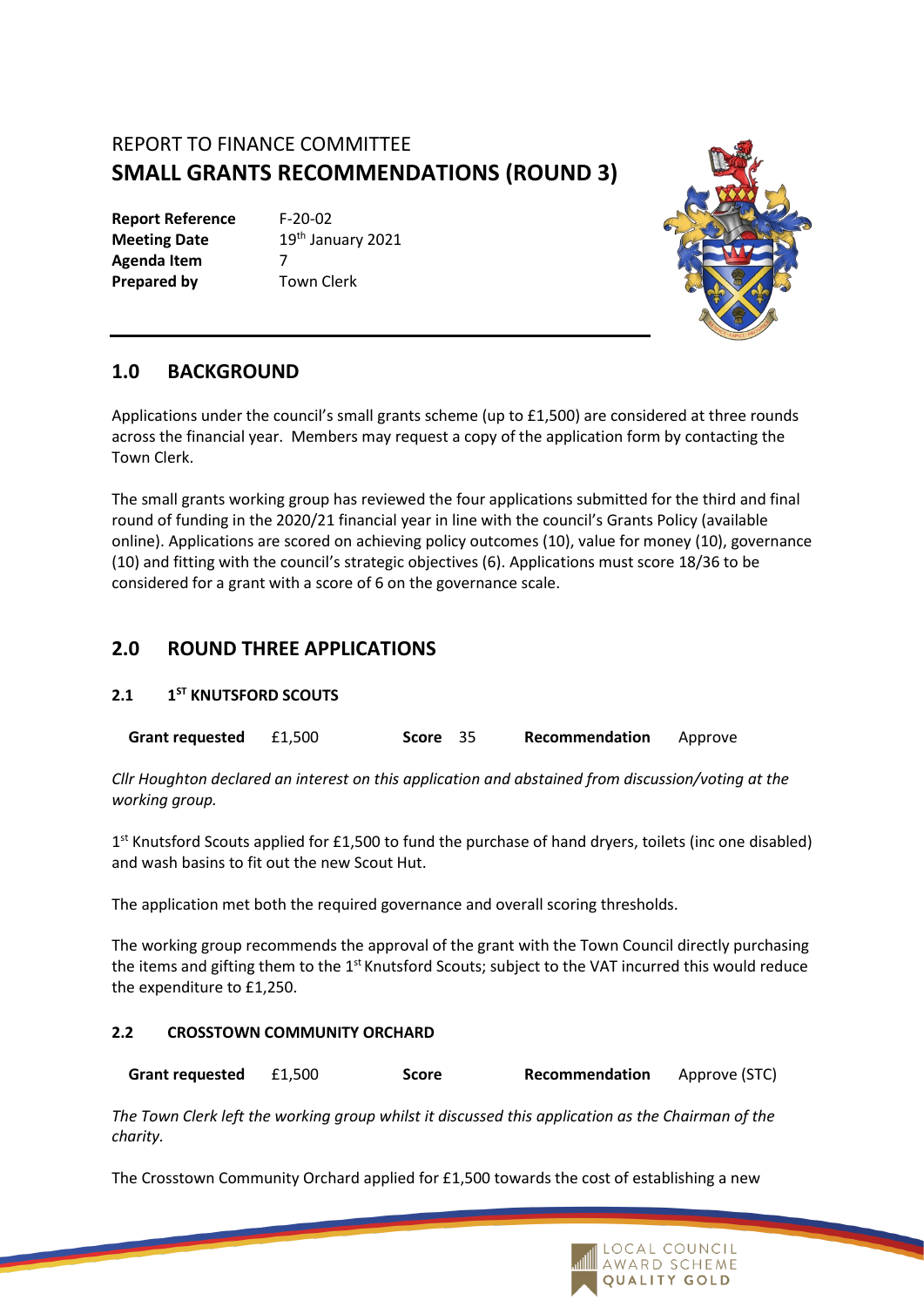community orchard on Mobberley Road and set out two funding options:

- A) To fund the purchase of fruit trees
- B) To purchase and install a bench and sign

The application set out that it had applied for an alternative grant for the fruit trees but at the time of application had not received confirmation of whether it had been successful and so presented the Town Council with two options. The charity has now received confirmation it has been awarded a grant from the Tree Council to fund the trees. The working group supported this flexible approach.

The application met both the required governance and overall scoring thresholds and the working group recommends the grant for approval subject to the following conditions:

- a) The charity adopting and submitting to the Charity Commission policies on Risk Management, Safeguarding, Conflicting Interests, Volunteer Management and Complaints
- b) The charity adopting and submitting to the Town Council a COVID Safe Outdoor Working Policy

The charity has confirmed it will accept these conditions and is working on adopting the policies.

Under this grant the council will purchase and install the bench and sign as a gift to the charity to enable the recovery of VAT; this had been included as part of the request and the total grant expenditure will be £1,500.

#### **2.3 CYCLE KNUTSFORD**

| <b>Grant requested £350</b> |  | Score 26 |  | Recommendation | Refuse (RTC) |
|-----------------------------|--|----------|--|----------------|--------------|
|-----------------------------|--|----------|--|----------------|--------------|

Cycle Knutsford applied for £350 for the council to fund the purchase of signage to sign the Knutsford Revolution cycle route.

The working group felt that whilst the application me the required scoring threshold it was uncertain whether the quality of the signage and proposed installation method (cable ties) was sufficient; the working group was also unsure what permissions and conditions would be required by Cheshire East Highways. It was agreed that the project would be best owned and delivered by the Town Council.

It is recommended that the grant application is refused but that the committee recommends that the Environment Committee work with Cycle Knutsford to deliver the project directly and in the event of the Environment Committee determining not to deliver the project that Cycle Knutsford be invited to resubmit their application for the next round of funding.

#### **2.4 FRIENDS OF BEXTON SCHOOL**

| Grant requested £1,500 |  | Score 16 | Recommendation | Refuse |
|------------------------|--|----------|----------------|--------|
|------------------------|--|----------|----------------|--------|

The Friends of Bexton School applied for £1,500 to purchase of outdoor messy play equipment. The working group recommends refusal of the grant on the grounds that:

- a) The project does not deliver a wider community benefit outside the school
- b) The project does not demonstrate value for money